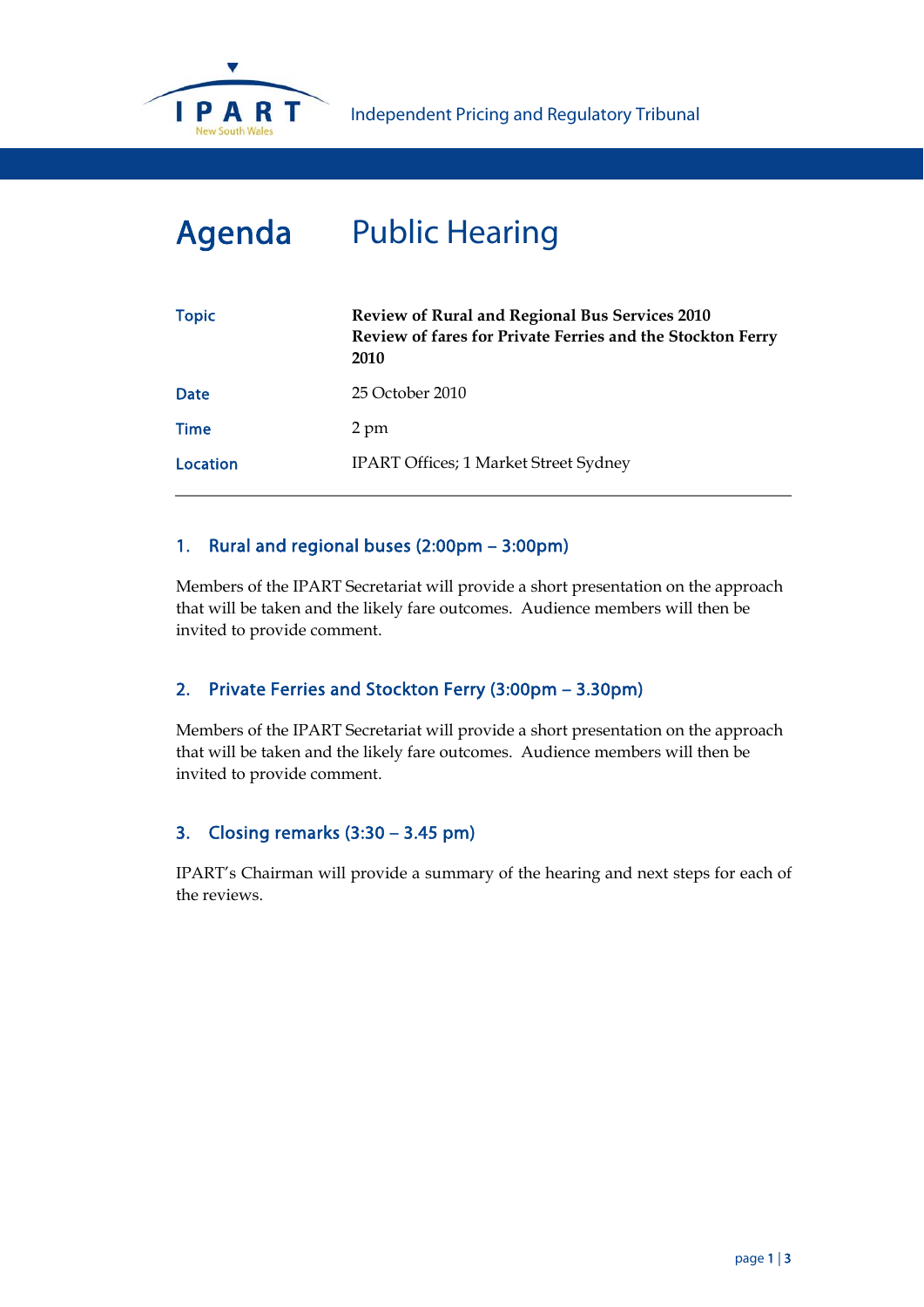## Indicative outcomes of ferry cost indexes

| Table 1 | Estimated change in the cost of providing slow ferry services (including |
|---------|--------------------------------------------------------------------------|
|         | the Stockton Ferry)                                                      |

| Cost item                 | Index<br>weight | <b>Inflator</b>                                   | <b>Estimated</b><br>Inflator value | <b>Contribution to</b><br>2010 change |
|---------------------------|-----------------|---------------------------------------------------|------------------------------------|---------------------------------------|
| Labour                    | 52.5%           | Productivity adjusted<br>WPIa                     | 3.1%                               | 1.6%                                  |
| Fuel                      | 7.4%            | Diesel fuel price -<br>Fueltracb                  | $-7.1\%$                           | $-0.5\%$                              |
| Insurance                 | 3.8%            | CPI- Insurancec                                   | 8.0%                               | $0.3\%$                               |
| Interest                  | $9.5\%$         | NAB base rate interest<br>rate for business loand | 1.0%                               | $0.1\%$                               |
| Repair and maintenance    | 7.0%            | <b>CPIe</b>                                       | 2.3%                               | 0.2%                                  |
| Depreciation/amortisation | 4.1%            | CPIe                                              | 2.3%                               | 0.1%                                  |
| Berthing/mooring fees     | $0.5\%$         | CPIe                                              | 2.3%                               | $0.0\%$                               |
| All Other Costs           | 15.2%           | CPIe                                              | 2.3%                               | 0.4%                                  |
| Total                     | 100.0%          |                                                   |                                    | 2.1%                                  |

a WPI is the Wage Price Index published by the Australian Bureau of Statistics. No productivity adjustment has been applied to the above figures. Data for the year to 30 June 2010 compared with the year to 30 June 2009.

b Data for the year to 31 August 2010 compared to the year to 31 August 2009.

c CPI – insurance is the Insurances services component of the Consumer Price Index published by the Australian

Bureau of Statistics. Data for the year to 30 June 2010 compared to the year to 30 June 2009.

d Data for the year to 15 September 2010 compared to the year to 15 September 2009.

e CPI is the Consumer Price Index published by the Australian Bureau of Statistics. Data for the year to 30 June 2010 compared to the year to 30 June 2009.

Note: Columns may not add due to rounding.

Source: Index weights are sourced from IPART, Review of fares for private ferry services and the Stockton ferry service for 2010, December 2009, p 28.